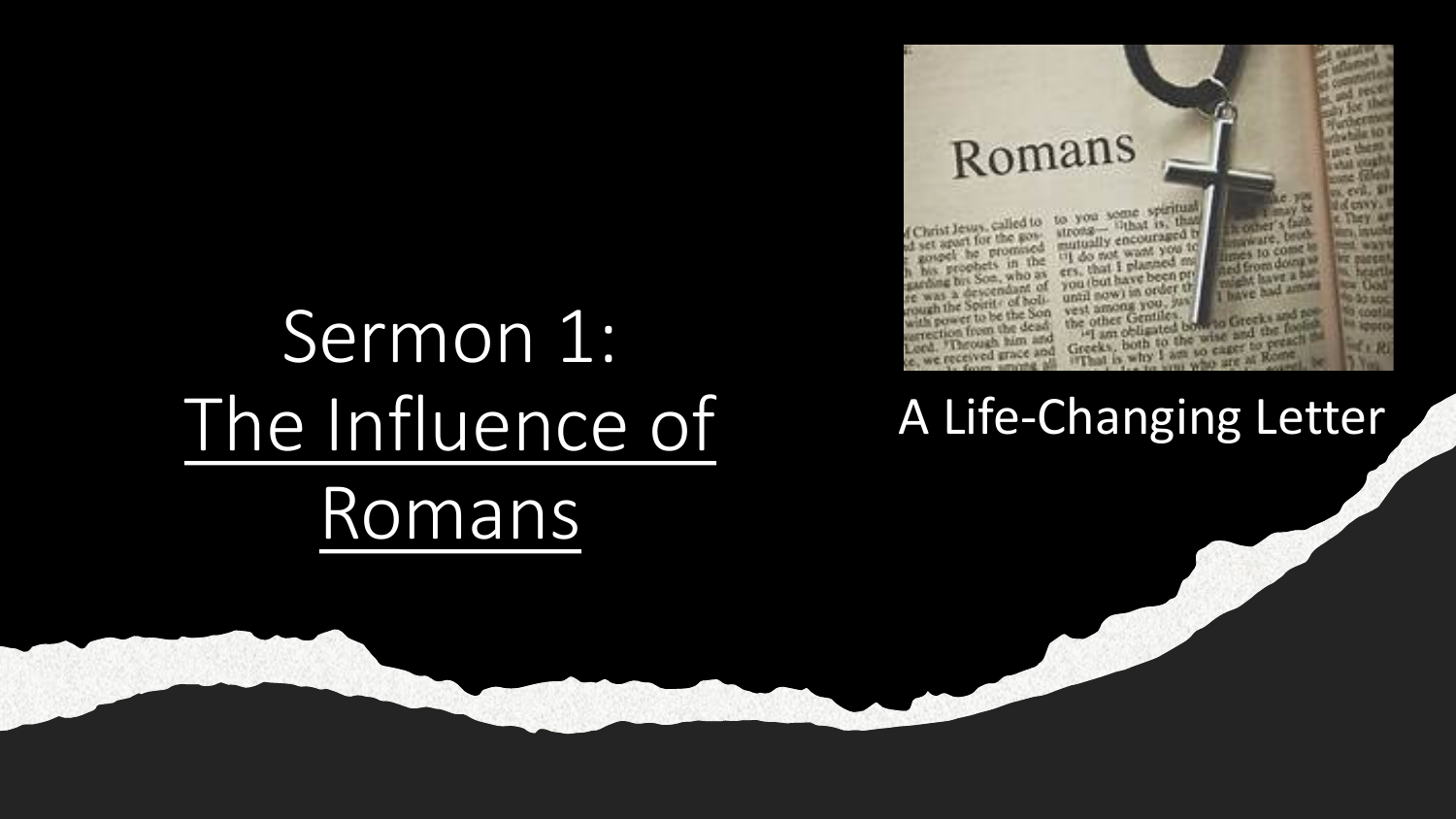#### Augustine 354-430

#### Romans 13:13-14

"*Instantly, as the sentence ended . . . all the gloom of doubt vanished away*."

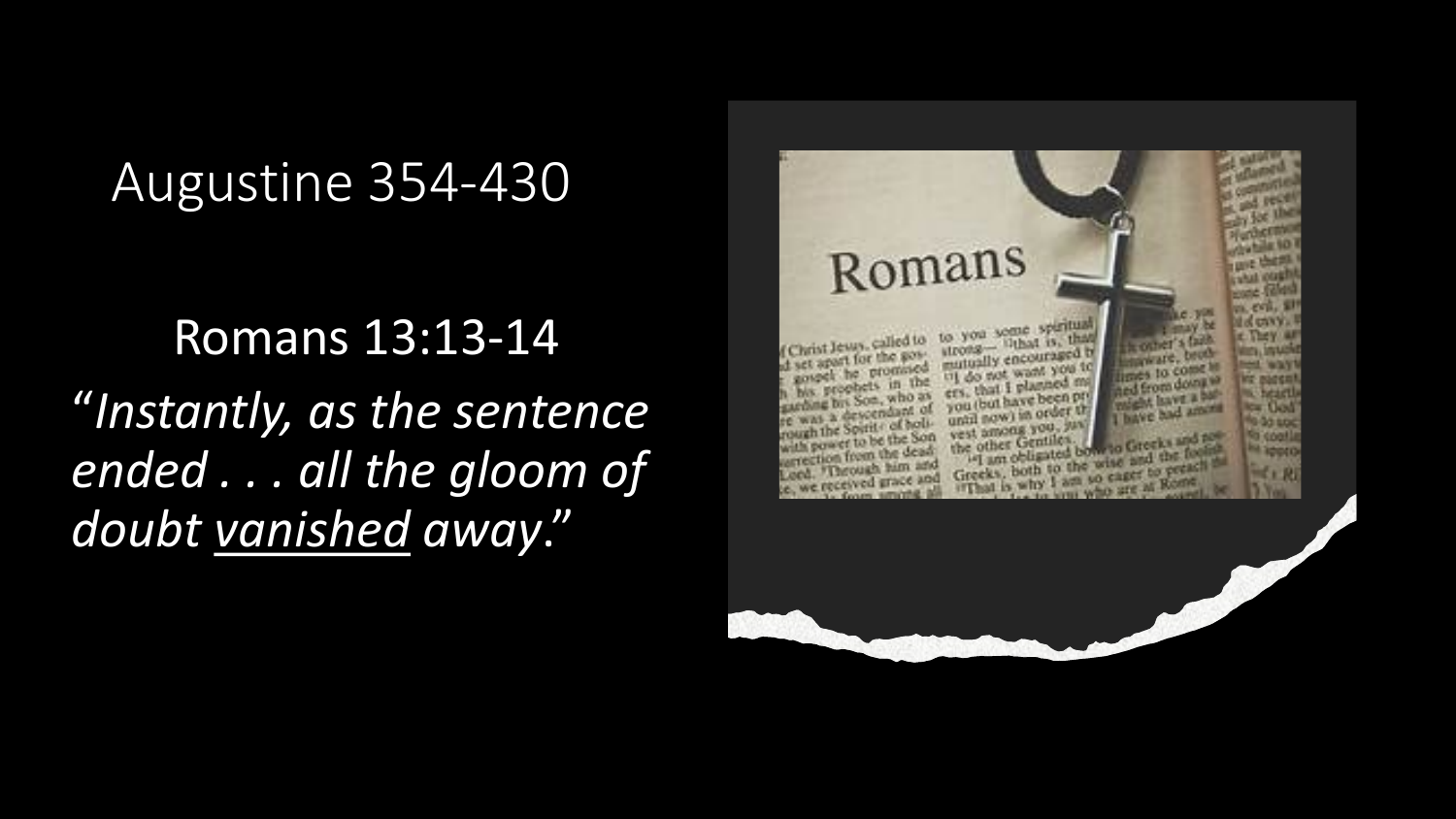#### Martin Luther 1483-1546

"*really the chief part of the New Testament, and… truly the purest gospel*." He also said "*It is worthy not only that every Christian should know it word for word, by heart, but also that he should occupy himself with it every day, as daily bread of the soul*."

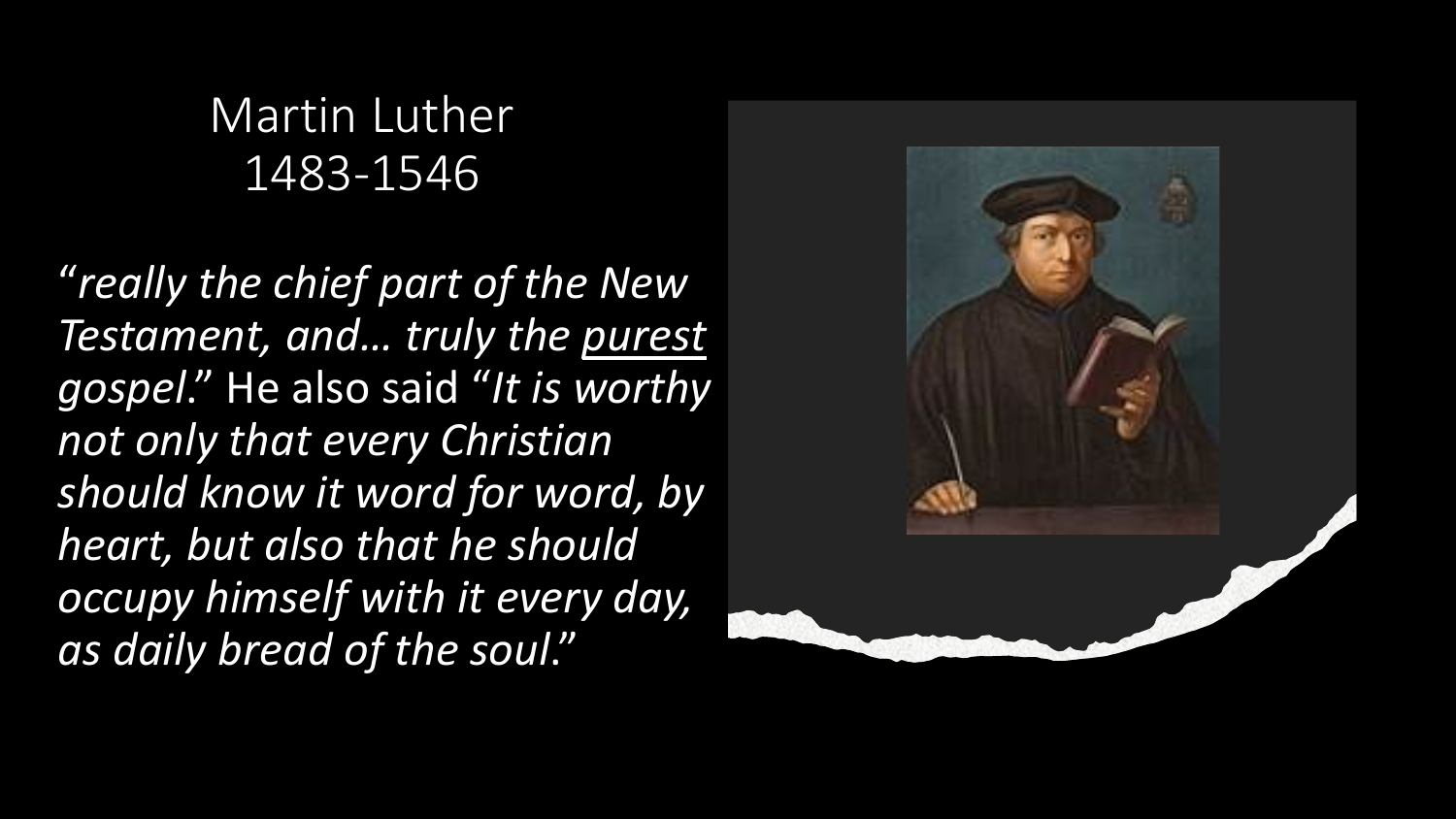#### William Tyndale 1494-1536

"*the principle and most excellent part of the New Testament, and most pure Euangelion, that is to say, glad tidings… and also a light and a way in unto the whole Scripture.*"

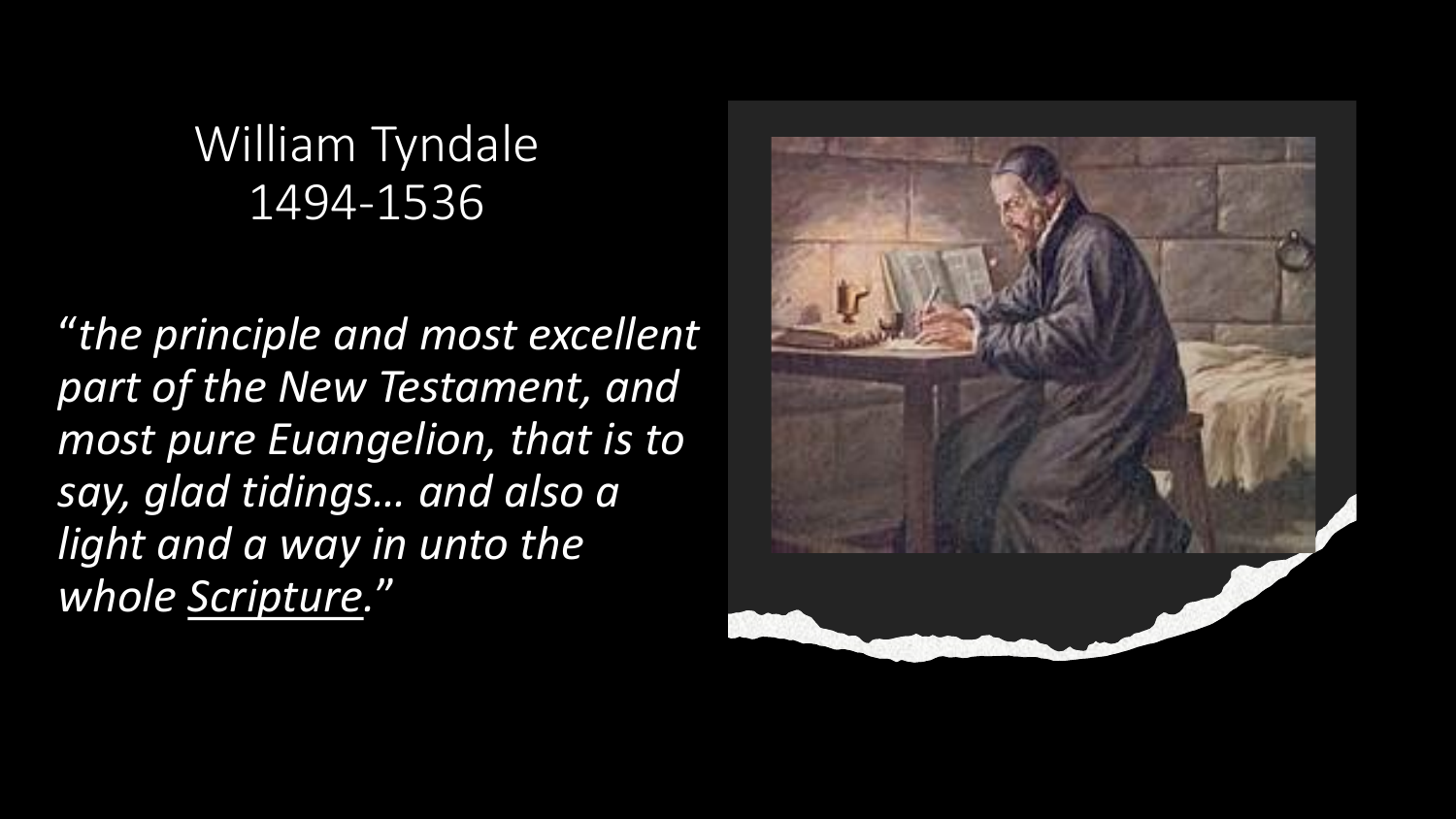#### John Calvin 1509-1564

"*if we have gained a true understanding of this epistle, we have an open door to all the most profound treasures of Scripture*."

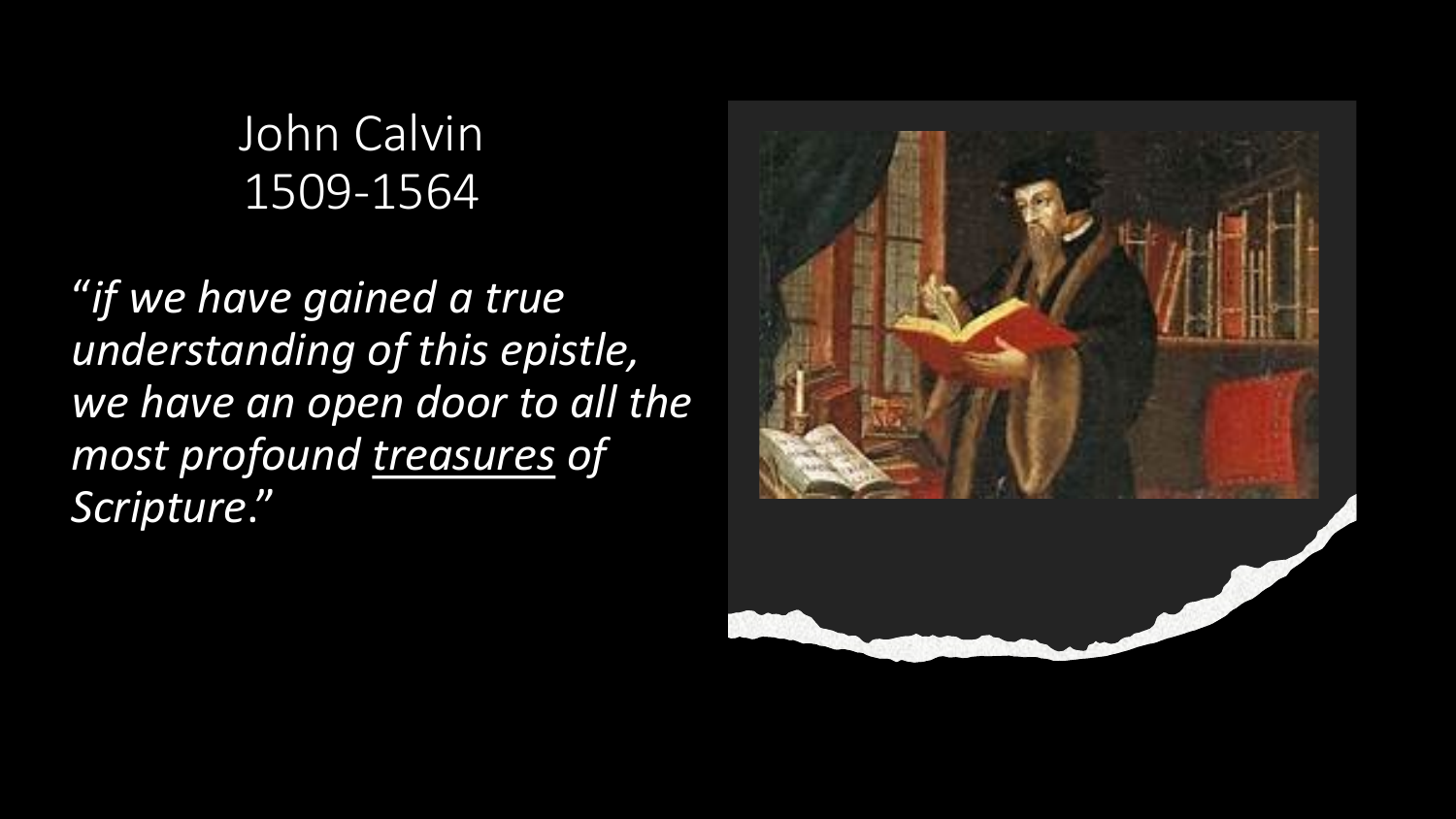#### John Wesley 1703-1791

"*In the evening, I went very unwillingly to a society at Aldersgate Street, where one was reading Luther's preface to the Epistle to the Romans. About a quarter before nine, while he was describing the change which God works in the heart through faith in Christ, I felt my heart strangely warmed. I felt I did trust in Christ, Christ alone for my salvation, and an assurance was given me that he had taken away my sins, even mine, and saved me from the law of sin and death*."

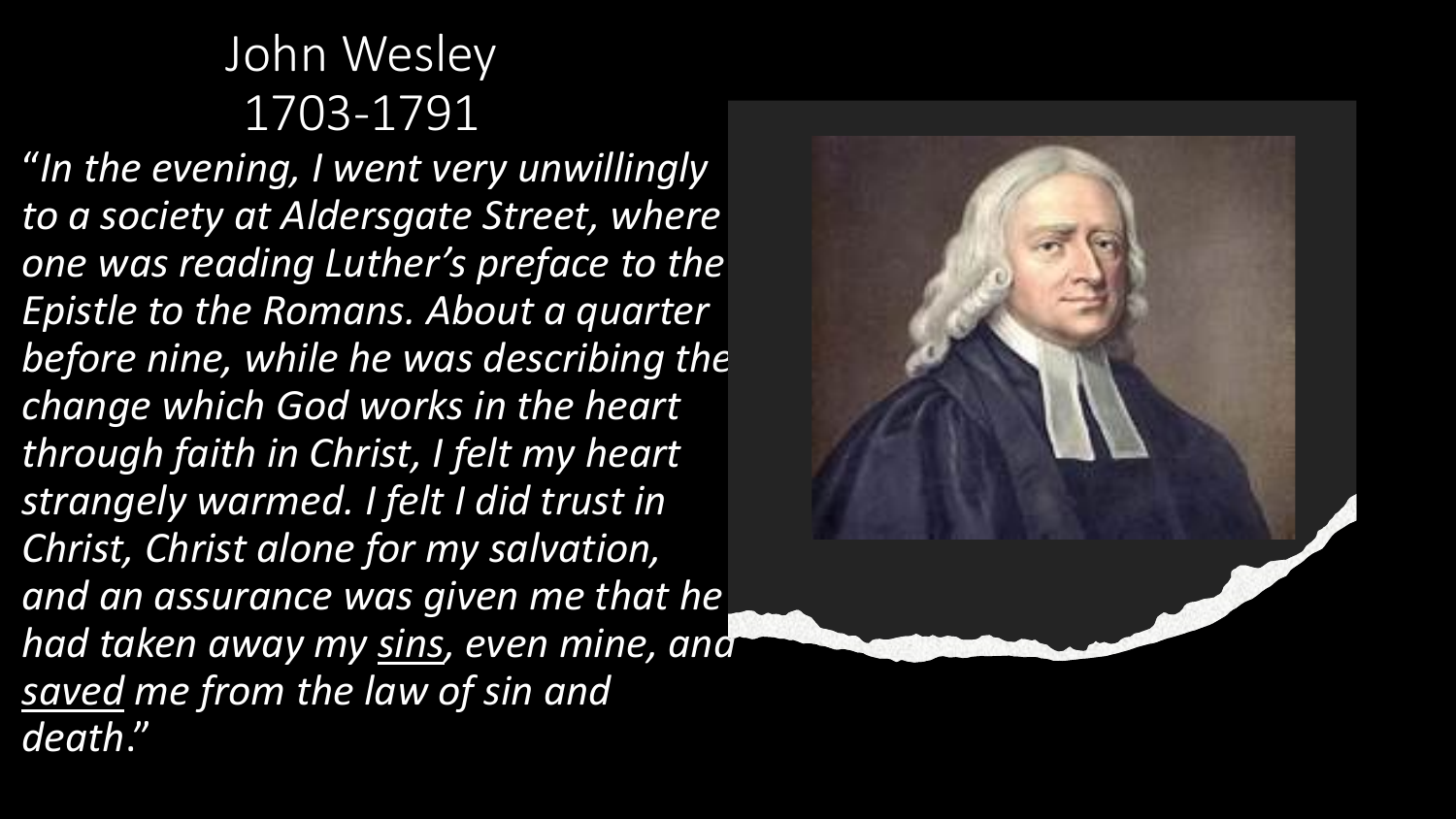## John Stott 1921-2011



"*Romans is a kind of Christian manifesto… a timeless manifesto, a manifesto of freedom through Jesus Christ. It is the fullest, plainest and grandest statement of the gospel in the New Testament*."

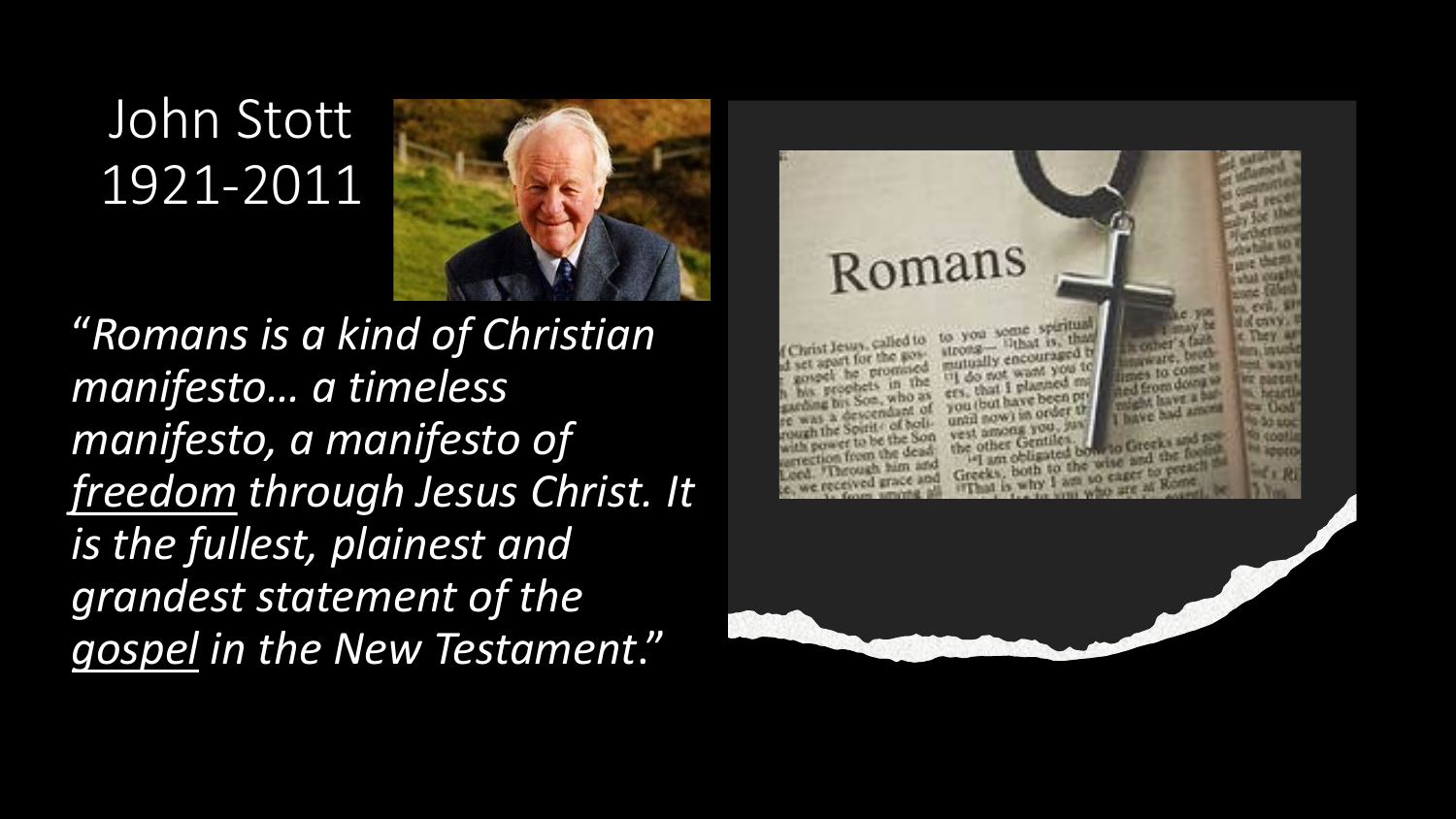#### Romans Road

Romans 3:23, 10 (5:12) Romans 6:23 Romans 5:8 Romans 10:9, 13 Romans 5:1 (8:1, 38-39)

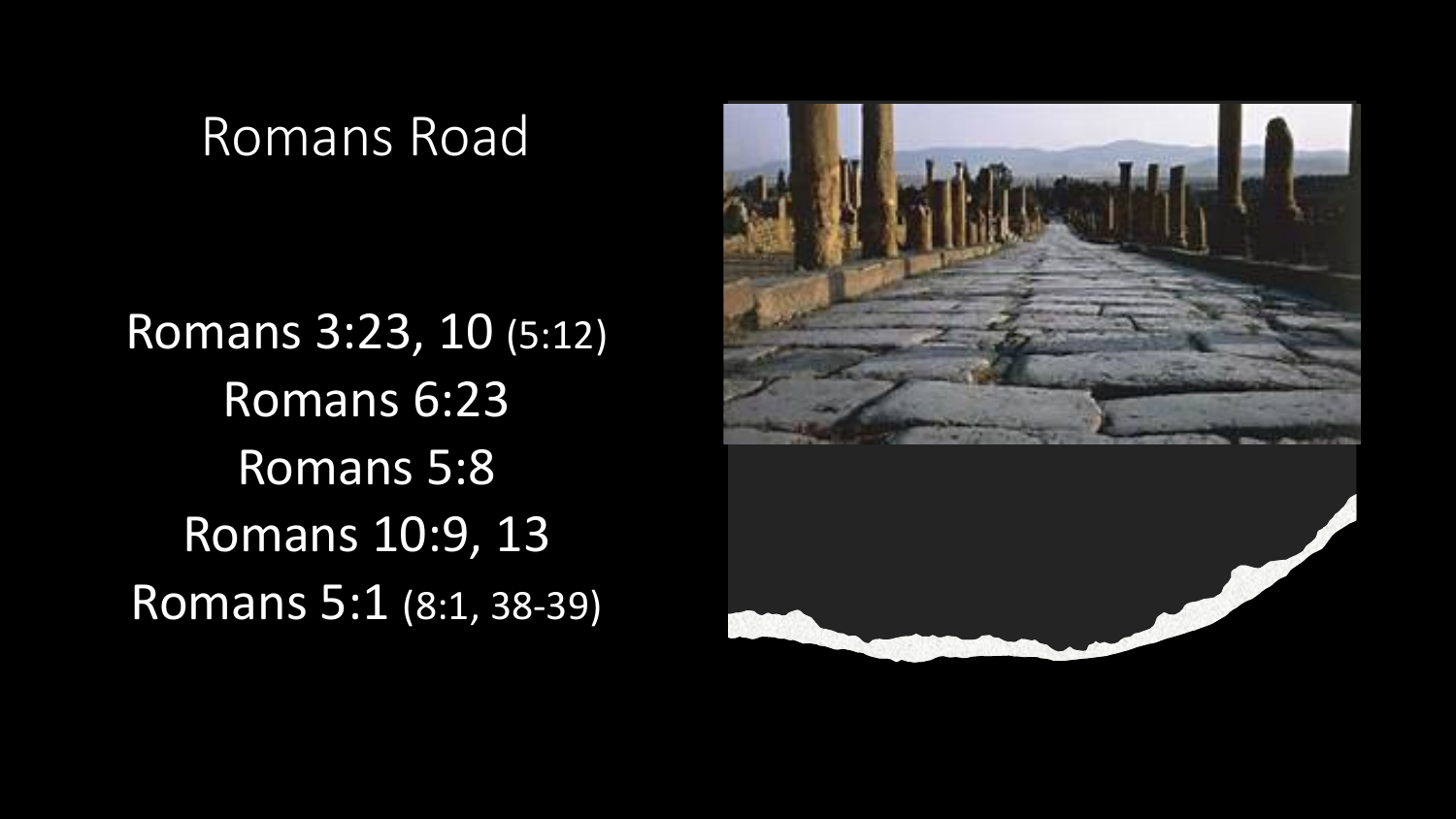

**3:23** for all have sinned and fall short of the glory of God,

#### **3:10**None is righteous, no, not one;

(Romans 5:12)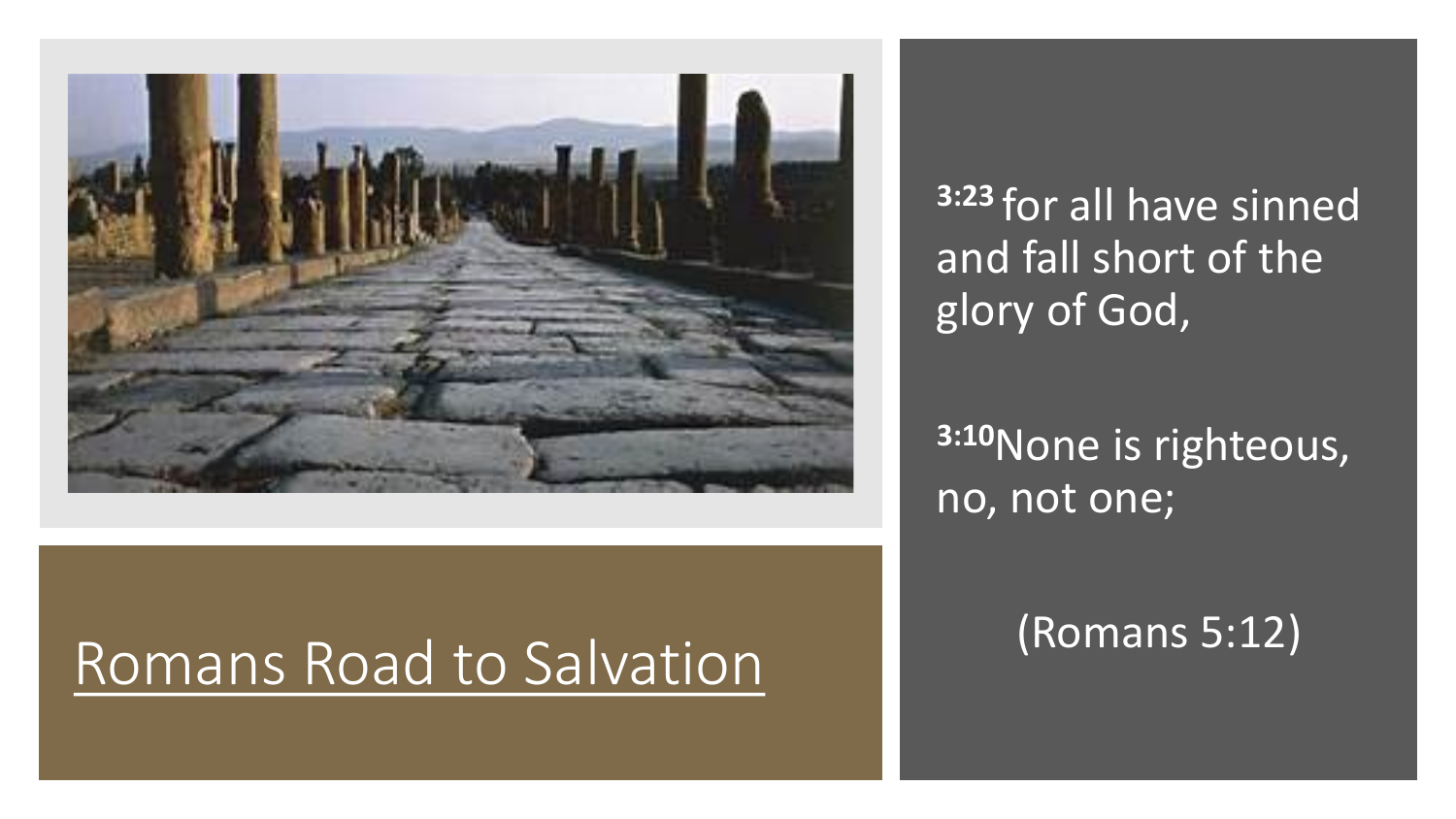

**6:23** For the wages of sin is death, but the free gift of God is eternal life in Christ Jesus our Lord.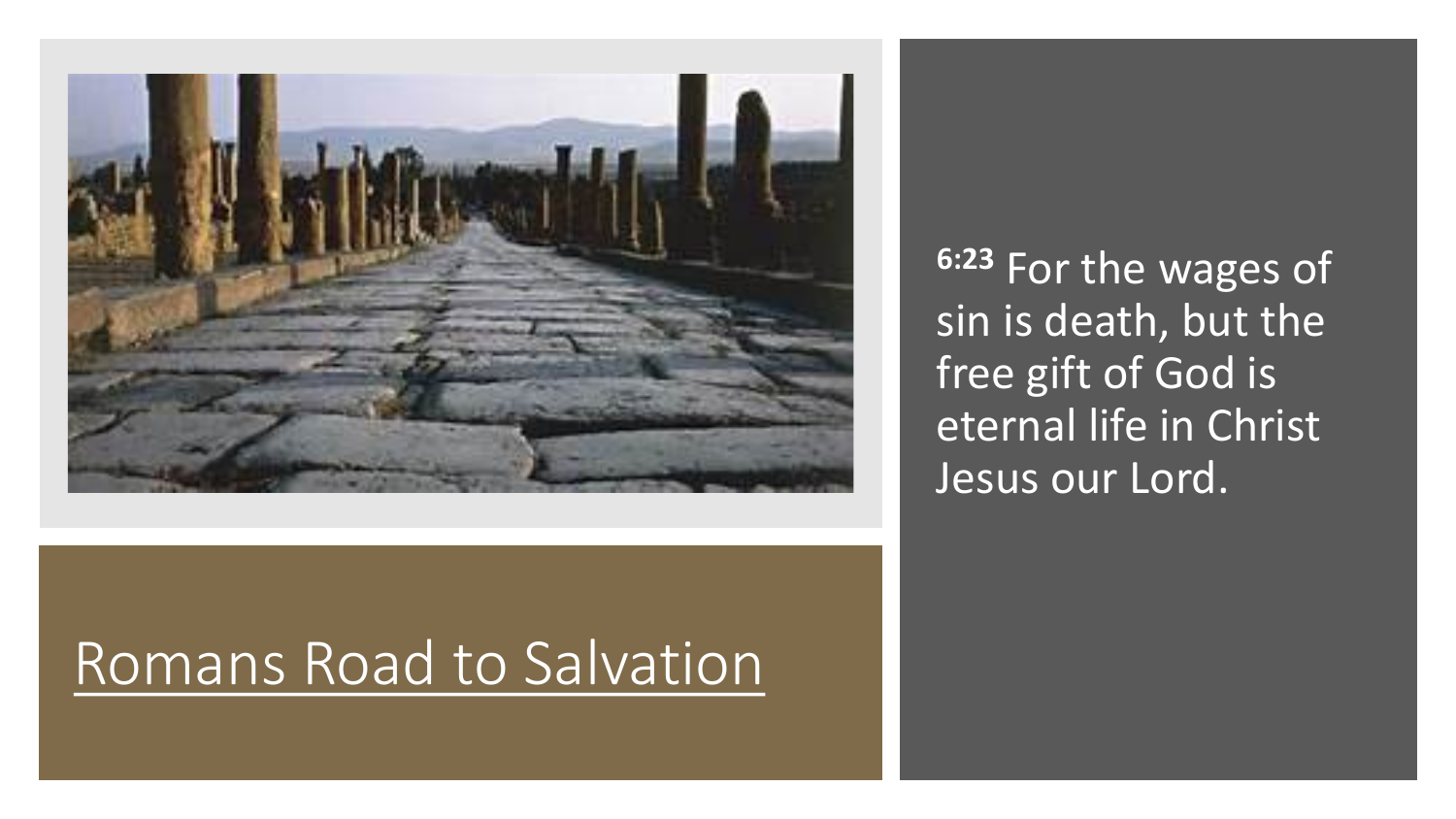

**5:8** but God shows his love for us in that while we were still sinners, Christ died for us.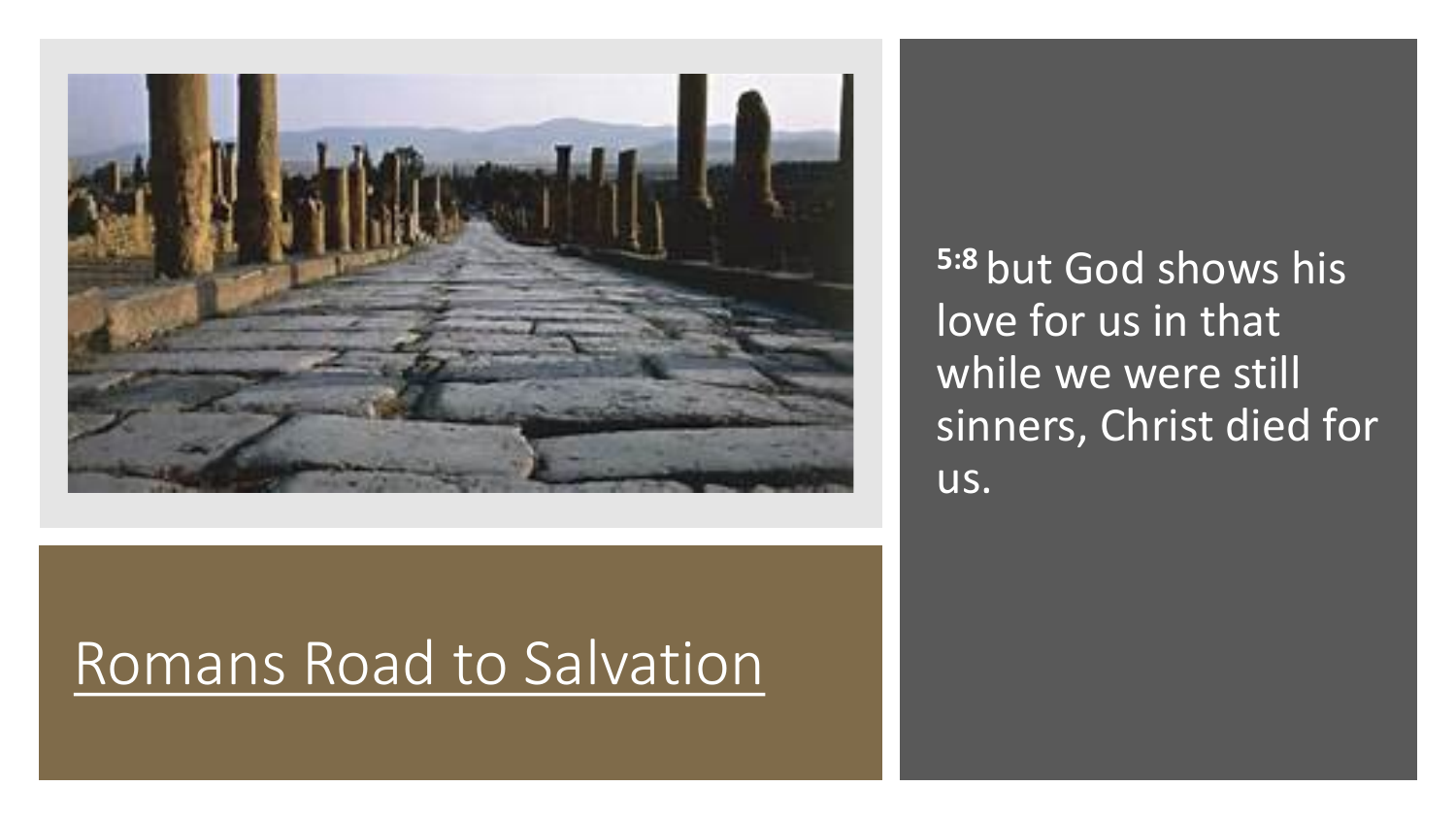

**<sup>9</sup>** because, if you confess with your mouth that Jesus is Lord and believe in your heart that God raised him from the dead, you will be saved.

**<sup>13</sup>** For "everyone who calls on the name of the Lord will be saved."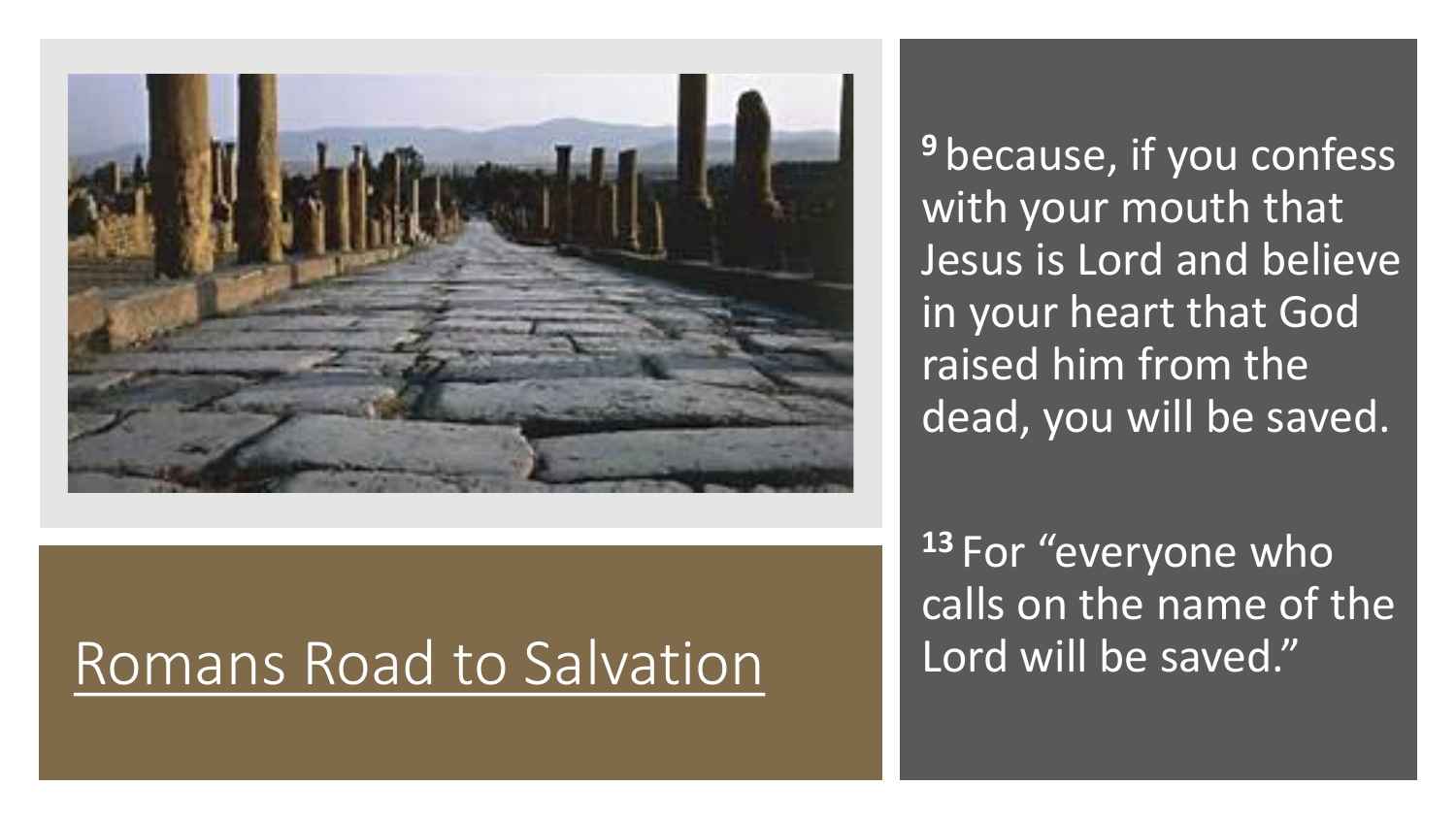

**5:1** Therefore, since we have been justified by faith, we have peace with God through our Lord Jesus Christ.

**8:1** There is therefore now no condemnation for those who are in Christ Jesus.

(see also 8:38-39)